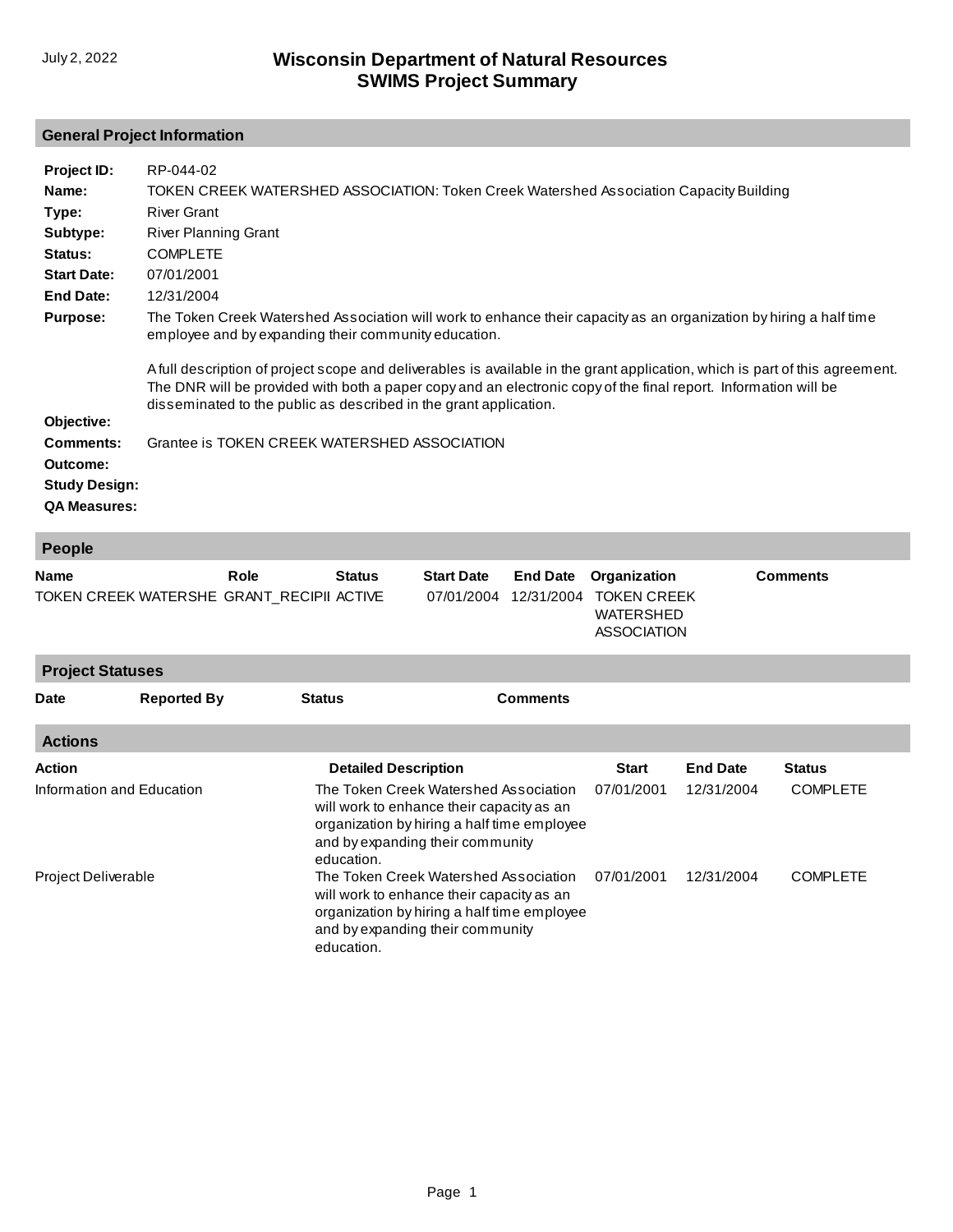## **SWIMS Project Summary** July 2, 2022 **Wisconsin Department of Natural Resources**

| <b>Action</b>                                        |                                                                                                                                                                                                                                                                                                                                                                                                                                                                                                                                                                              | <b>Detailed Description</b>                                                                                                                                                                                                                                                                                                                                                | <b>Start</b>             | <b>End Date</b>          | <b>Status</b>                      |  |
|------------------------------------------------------|------------------------------------------------------------------------------------------------------------------------------------------------------------------------------------------------------------------------------------------------------------------------------------------------------------------------------------------------------------------------------------------------------------------------------------------------------------------------------------------------------------------------------------------------------------------------------|----------------------------------------------------------------------------------------------------------------------------------------------------------------------------------------------------------------------------------------------------------------------------------------------------------------------------------------------------------------------------|--------------------------|--------------------------|------------------------------------|--|
| Engage Volunteers in<br>Monitoring/Restoration       |                                                                                                                                                                                                                                                                                                                                                                                                                                                                                                                                                                              | The Token Creek Watershed Association<br>will work to enhance their capacity as an<br>organization by hiring a half time employee<br>and by expanding their community<br>education.                                                                                                                                                                                        | 07/01/2001               | 12/31/2004               | <b>COMPLETE</b>                    |  |
| Details:                                             | <b>Parameter</b>                                                                                                                                                                                                                                                                                                                                                                                                                                                                                                                                                             | <b>Value/Amount</b><br><b>Units</b>                                                                                                                                                                                                                                                                                                                                        |                          | <b>Comments</b>          |                                    |  |
|                                                      | <b>BMP</b> Implementation                                                                                                                                                                                                                                                                                                                                                                                                                                                                                                                                                    |                                                                                                                                                                                                                                                                                                                                                                            |                          |                          |                                    |  |
|                                                      | I & E Activities                                                                                                                                                                                                                                                                                                                                                                                                                                                                                                                                                             |                                                                                                                                                                                                                                                                                                                                                                            |                          |                          |                                    |  |
|                                                      | <b>PCBs</b>                                                                                                                                                                                                                                                                                                                                                                                                                                                                                                                                                                  |                                                                                                                                                                                                                                                                                                                                                                            |                          |                          |                                    |  |
|                                                      | <b>Permit Modification</b>                                                                                                                                                                                                                                                                                                                                                                                                                                                                                                                                                   |                                                                                                                                                                                                                                                                                                                                                                            |                          |                          |                                    |  |
|                                                      | Products Developed:<br>Stormwater Plan<br>Protective Areas: Feet of bank<br>protected<br>Protective Areas: Feet of bank<br>protected<br>Protective Areas: Feet of bank<br>protected                                                                                                                                                                                                                                                                                                                                                                                          |                                                                                                                                                                                                                                                                                                                                                                            |                          |                          |                                    |  |
|                                                      | <b>Report Writeup</b>                                                                                                                                                                                                                                                                                                                                                                                                                                                                                                                                                        |                                                                                                                                                                                                                                                                                                                                                                            |                          |                          |                                    |  |
|                                                      | Stormwater Goals Addressed:<br>Protective areas<br>Stormwater Goals Addressed:<br><b>Reduce TSS</b><br>Streambank & Shoreline<br>Protection: Pollutant load<br>reduction<br>Streambank & Shoreline<br><b>Protection: Units</b><br>Streambank & Shoreline<br>Protection: Pollutant load<br>reduction<br>Streambank & Shoreline<br><b>Protection: Units</b><br>Streambanks: Feet of bank<br>protected<br>Streambanks: Feet of bank<br>protected<br>Streambanks: Feet of bank<br>protected<br><b>Total Nitrogen</b><br><b>Total Phosphorus</b><br><b>Total Suspended Solids</b> |                                                                                                                                                                                                                                                                                                                                                                            |                          |                          |                                    |  |
| Watershed Outreach, Planning                         |                                                                                                                                                                                                                                                                                                                                                                                                                                                                                                                                                                              |                                                                                                                                                                                                                                                                                                                                                                            |                          |                          |                                    |  |
| <b>Grant Awarded</b><br><b>Rivers Planning Grant</b> |                                                                                                                                                                                                                                                                                                                                                                                                                                                                                                                                                                              | The Token Creek Watershed Association<br>will work to enhance their capacity as an<br>organization by hiring a half time employee<br>and by expanding their community<br>education.<br>The Token Creek Watershed Association<br>will work to enhance their capacity as an<br>organization by hiring a half time employee<br>and by expanding their community<br>education. | 07/01/2001<br>07/01/2001 | 12/31/2004<br>12/31/2004 | <b>COMPLETE</b><br><b>COMPLETE</b> |  |